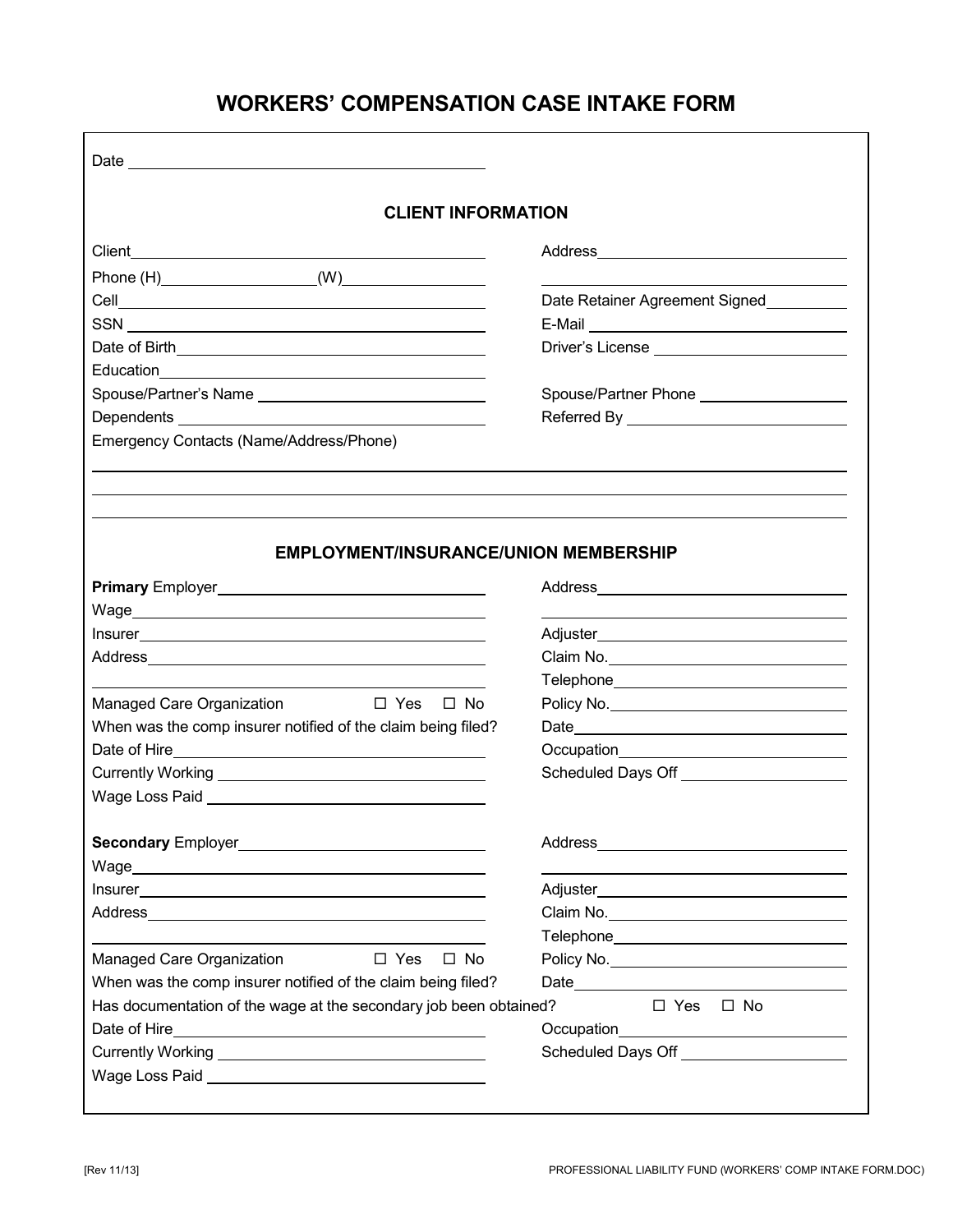| Non-Industrial Carrier<br>Carrier <u>Carrier Carrier</u> Carrier Carrier Carrier Carrier Carrier Carrier Carrier Carrier Carrier Carrier Carrier | $\Box$ Yes $\Box$ No |                     |                                                                                                                                               |  |  |  |
|--------------------------------------------------------------------------------------------------------------------------------------------------|----------------------|---------------------|-----------------------------------------------------------------------------------------------------------------------------------------------|--|--|--|
|                                                                                                                                                  |                      |                     |                                                                                                                                               |  |  |  |
| Private Health Carrier (if any) $\Box$ Yes $\Box$ No                                                                                             |                      |                     |                                                                                                                                               |  |  |  |
|                                                                                                                                                  |                      |                     |                                                                                                                                               |  |  |  |
| Union Membership                                                                                                                                 | $\Box$ Yes $\Box$ No |                     |                                                                                                                                               |  |  |  |
|                                                                                                                                                  |                      |                     |                                                                                                                                               |  |  |  |
|                                                                                                                                                  |                      | <b>INJURY</b>       |                                                                                                                                               |  |  |  |
|                                                                                                                                                  |                      |                     | Claim No.                                                                                                                                     |  |  |  |
|                                                                                                                                                  |                      |                     |                                                                                                                                               |  |  |  |
| Body Part(s) Injured                                                                                                                             |                      |                     |                                                                                                                                               |  |  |  |
|                                                                                                                                                  |                      |                     |                                                                                                                                               |  |  |  |
|                                                                                                                                                  |                      |                     |                                                                                                                                               |  |  |  |
|                                                                                                                                                  |                      |                     |                                                                                                                                               |  |  |  |
| How Did the Injury Occur                                                                                                                         |                      |                     |                                                                                                                                               |  |  |  |
|                                                                                                                                                  |                      |                     |                                                                                                                                               |  |  |  |
|                                                                                                                                                  |                      |                     |                                                                                                                                               |  |  |  |
|                                                                                                                                                  |                      |                     |                                                                                                                                               |  |  |  |
| Where Did the Injury Occur (City/State)                                                                                                          |                      |                     |                                                                                                                                               |  |  |  |
|                                                                                                                                                  |                      |                     |                                                                                                                                               |  |  |  |
|                                                                                                                                                  |                      |                     |                                                                                                                                               |  |  |  |
|                                                                                                                                                  |                      |                     |                                                                                                                                               |  |  |  |
|                                                                                                                                                  |                      | <b>PRIOR CLAIMS</b> |                                                                                                                                               |  |  |  |
|                                                                                                                                                  |                      |                     | Amount of Award \$                                                                                                                            |  |  |  |
| Date of Prior Workers' Comp Claim                                                                                                                |                      |                     | Amount of Award \$<br><u> 1989 - Johann Stoff, deutscher Stoffen und der Stoffen und der Stoffen und der Stoffen und der Stoffen und der </u> |  |  |  |
|                                                                                                                                                  |                      |                     | Date Worker's Statement or Deposition Taken                                                                                                   |  |  |  |
|                                                                                                                                                  |                      |                     |                                                                                                                                               |  |  |  |
|                                                                                                                                                  |                      |                     |                                                                                                                                               |  |  |  |
|                                                                                                                                                  |                      |                     | PREVIOUS MOTOR VEHICLE ACCIDENTS AND OTHER PRIOR INJURIES                                                                                     |  |  |  |
|                                                                                                                                                  |                      |                     |                                                                                                                                               |  |  |  |
|                                                                                                                                                  |                      |                     |                                                                                                                                               |  |  |  |
|                                                                                                                                                  |                      |                     |                                                                                                                                               |  |  |  |
|                                                                                                                                                  |                      |                     |                                                                                                                                               |  |  |  |
|                                                                                                                                                  |                      |                     |                                                                                                                                               |  |  |  |
|                                                                                                                                                  |                      |                     |                                                                                                                                               |  |  |  |
|                                                                                                                                                  |                      |                     |                                                                                                                                               |  |  |  |
|                                                                                                                                                  |                      |                     |                                                                                                                                               |  |  |  |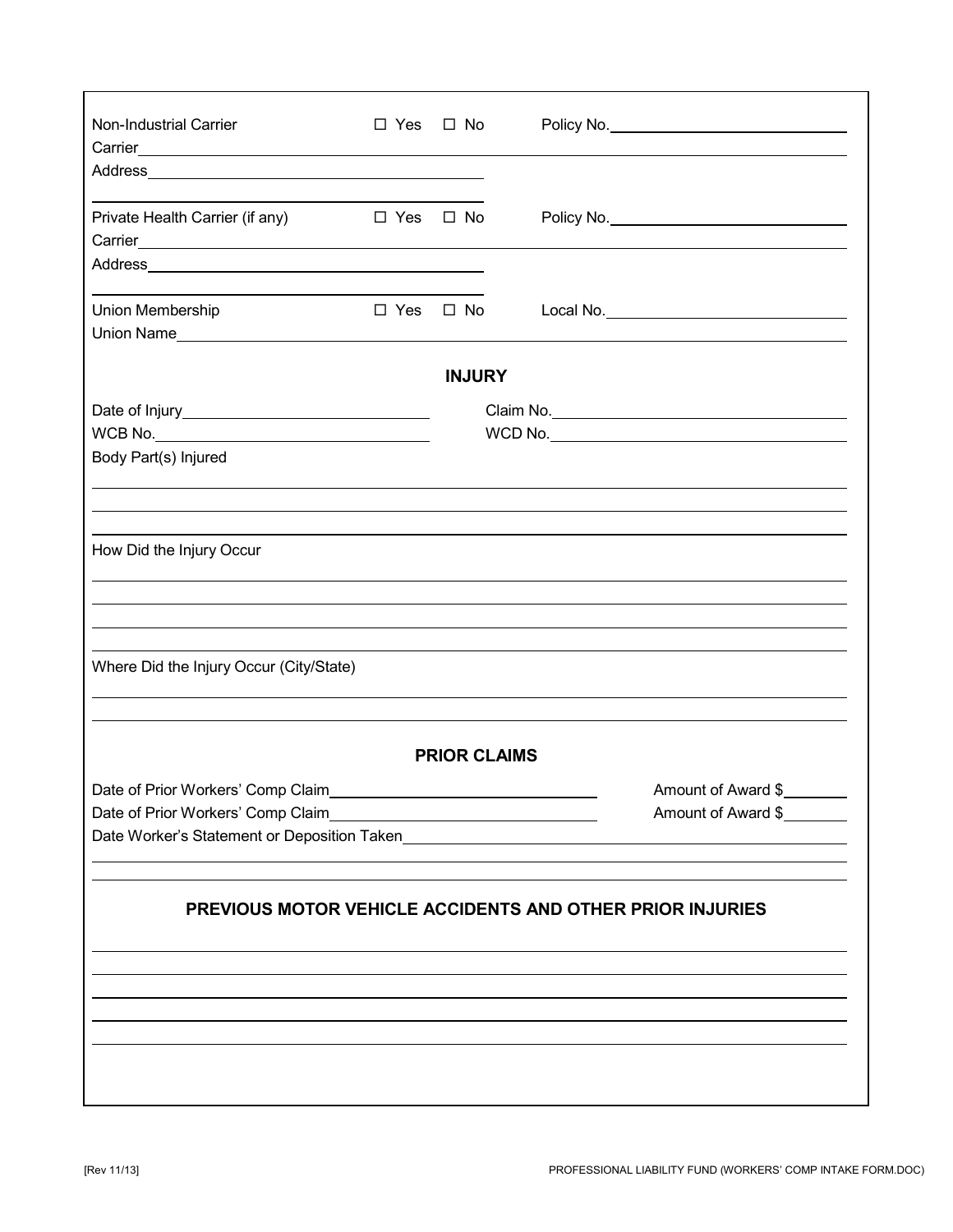### **MEDICAL CONDITIONS PRE-EXISTING THIS INJURY**

  $\ddot{\phantom{a}}$ 

 

## **PRIOR ARRESTS AND CONVICTIONS**

# **MENTAL HEALTH, ALCOHOL, DRUG USE (CURRENT AND HISTORY)**

#### **DEADLINES TO CALENDAR**

|                               | Statute Runs<br>60 days from date of Order                                                                                                                                                                                           |
|-------------------------------|--------------------------------------------------------------------------------------------------------------------------------------------------------------------------------------------------------------------------------------|
|                               | Statute Runs Fig. 1.1 (2015)                                                                                                                                                                                                         |
|                               | 30 days from date of Reconsideration Order<br>60 days from date of mailing of denial                                                                                                                                                 |
|                               | Statute Runs<br><u>Statute</u> Runs<br>5 years from date of first Notice of Closure, if disabling;<br>5 years from date of Notice of Acceptance, if nondisabling                                                                     |
| * Request hearing immediately |                                                                                                                                                                                                                                      |
|                               | Statute Runs <b>Constant Constant Constant Constant Constant Constant Constant Constant Constant Constant Constant Constant Constant Constant Constant Constant Constant Constant Constant Constant Constant Constant Constant C</b> |
|                               | 30 days from date of Opinion and Order                                                                                                                                                                                               |
|                               | 30 days from date of Order on Review                                                                                                                                                                                                 |
|                               |                                                                                                                                                                                                                                      |
|                               |                                                                                                                                                                                                                                      |
|                               |                                                                                                                                                                                                                                      |
|                               |                                                                                                                                                                                                                                      |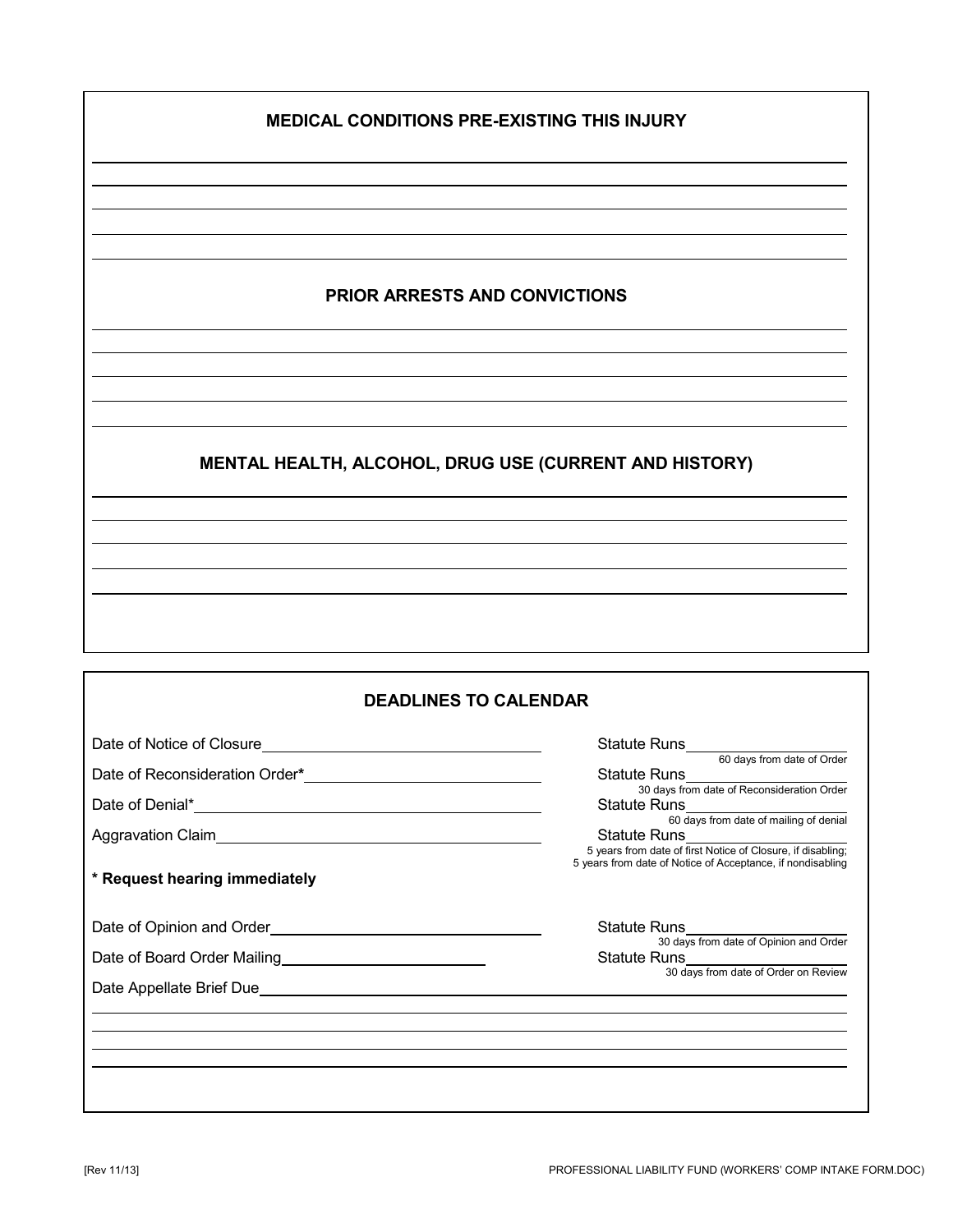|                                                                                                                        |                                                       | Statute Runs_<br>60 days from date of demand<br><b>Statute Runs</b><br>60 days from Dir. Admin. Review Order<br>Statute (OAR) Runs_____________<br>Statute Runs_____________________ |  |
|------------------------------------------------------------------------------------------------------------------------|-------------------------------------------------------|--------------------------------------------------------------------------------------------------------------------------------------------------------------------------------------|--|
| <b>WCD</b>                                                                                                             |                                                       | <b>WCB</b>                                                                                                                                                                           |  |
| Date Request for Hearing Filed <b>Constant Constant Constant Constant Constant Constant Constant Constant Constant</b> |                                                       | Date Request for Hearing Filed_____________<br>Hearing Date                                                                                                                          |  |
|                                                                                                                        | <b>LIEN ITEMS</b>                                     |                                                                                                                                                                                      |  |
| $\Box$ Child Support Liens                                                                                             | $\Box$ Unemployment Benefits                          | $\Box$ Social Security Disability                                                                                                                                                    |  |
| $\Box$ Medicaid                                                                                                        | Medicare<br>ΙI                                        | Oregon Health Plan                                                                                                                                                                   |  |
| $\Box$ Welfare Assistance                                                                                              | $\Box$ Private Health Carrier                         |                                                                                                                                                                                      |  |
|                                                                                                                        | NAMES OF PHYSICIANS, MEDICAL FACILITIES WHERE TREATED |                                                                                                                                                                                      |  |
| Physician or Facility                                                                                                  | Address                                               | Phone                                                                                                                                                                                |  |
|                                                                                                                        |                                                       |                                                                                                                                                                                      |  |
|                                                                                                                        | <b>REQUESTS FOR RECORDS</b>                           |                                                                                                                                                                                      |  |
| Records from treating physician                                                                                        | Date Requested                                        | <u> 1980 - Jan Samuel Barbara, politik eta politik eta politik eta politik eta politik eta politik eta politik e</u>                                                                 |  |
| Hospital records                                                                                                       | Date Requested                                        | Rec'd                                                                                                                                                                                |  |
| Other physician records                                                                                                | Date Requested                                        | Rec'd                                                                                                                                                                                |  |
| Other physician records                                                                                                | Date Requested                                        | Rec'd                                                                                                                                                                                |  |
| Document demand to employer                                                                                            | Date Requested                                        | Rec'd                                                                                                                                                                                |  |
| Medical releases obtained                                                                                              | Date Requested                                        | Rec'd                                                                                                                                                                                |  |